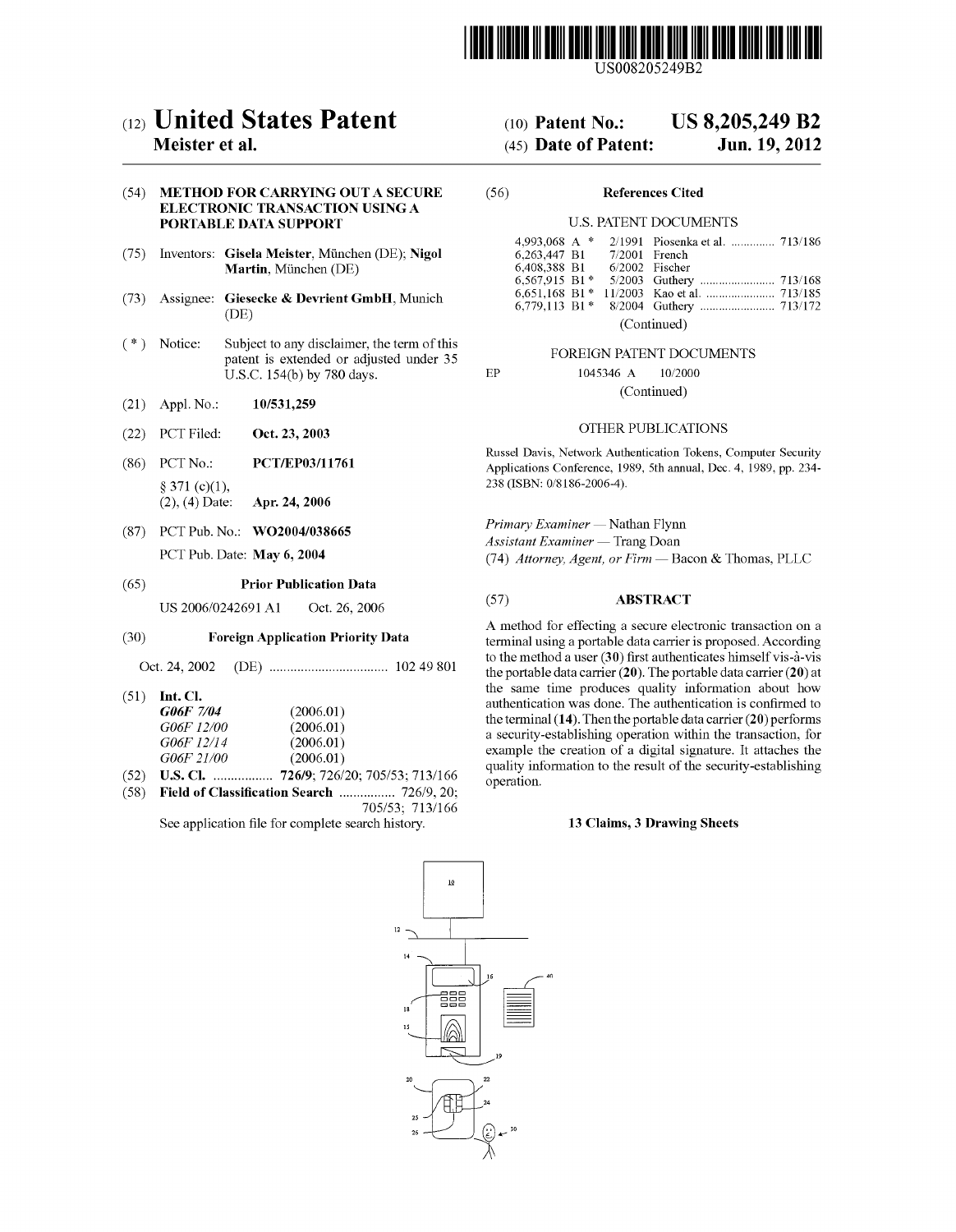## U.S. PATENT DOCUMENTS

|                                            |        |                                  | 2003/0046554 A1*               |              |             | $3/2003$ Leydier et        |
|--------------------------------------------|--------|----------------------------------|--------------------------------|--------------|-------------|----------------------------|
| $6,810,479$ B1*                            |        |                                  | 2003/0101348 A1*               |              |             | $5/2003$ Russo et a        |
|                                            |        |                                  |                                |              |             |                            |
| 7,051,206 B1*                              |        |                                  | $2003/0115142$ A1 <sup>*</sup> |              |             | $6/2003$ Brickell e        |
| $7.162.058$ B <sub>2</sub> <sup>*</sup>    |        | 1/2007 Mimura et al.  382/124    | 2004/0005051 A1*               |              | 1/2004      | Wheeler e                  |
| $7.286.691 B1*$                            |        | 10/2007 Modl et al.  382/115     | 2007/0076925 A1*               |              | 4/2007      | Mimura e                   |
| 7.403.765 B2 *                             |        | 7/2008 Miyashita  455/411        | $2007/0276754$ A1 <sup>*</sup> |              |             | $11/2007$ Parmelee         |
| 7.409.554 B2 $*$                           |        | 8/2008 Ishibashi et al.  713/175 |                                |              |             |                            |
| $7.457.442 B2*$                            |        | 11/2008 Mimura et al.  382/124   |                                |              |             | <b>FOREIGN PATENT DOCT</b> |
| $2002/0016913$ A <sub>1</sub> <sup>*</sup> |        |                                  | JP                             |              | 11143833 A  | 5/1999                     |
| $2002/0087894$ A <sub>1</sub> <sup>*</sup> |        |                                  | $_{\rm JP}$                    | 2001312476 A |             | 11/2001                    |
| $2002/0095587$ A <sub>1</sub> <sup>*</sup> |        |                                  |                                |              |             |                            |
| 2002/0128969 A1*                           |        | 9/2002 Parmelee et al.  705/42   | JP                             | 2001344213 A |             | 12/2001                    |
| 2002/0129256 A1*                           |        |                                  | WO.                            |              | 0074001 A1  | 12/2000                    |
|                                            |        | 9/2002 Parmelee et al.  713/180  | WO.                            |              | 0182190 A   | 11/2001                    |
| $2002/0141586$ A1 <sup>*</sup>             |        | 10/2002 Margalit et al.  380/270 | <b>WO</b>                      |              | 02067091 A  | 8/2002                     |
| 2002/0150283 A1                            |        | $10/2002$ Mimura et al.          |                                |              |             |                            |
| $2003/0005310$ A1 <sup>*</sup>             | 1/2003 |                                  | WO.                            |              | 02073341 A2 | 9/2002                     |
|                                            |        |                                  |                                |              |             |                            |
| 2003/0012382 A1*                           |        | 1/2003 Ferchichi et al.  380/270 | * cited by examiner            |              |             |                            |
|                                            |        |                                  |                                |              |             |                            |

| 2003/0014372 A1*               |                                                  |
|--------------------------------|--------------------------------------------------|
| 2003/0046554 A1*               |                                                  |
| 2003/0101348 A1*               |                                                  |
| $2003/0115142$ A1 <sup>*</sup> |                                                  |
| 2004/0005051 A1*               | 1/2004 Wheeler et al.  380/28                    |
| 2007/0076925 A1*               | 4/2007 Mimura et al.  382/124                    |
|                                | 2007/0276754 A1* 11/2007 Parmelee et al.  705/43 |

## FOREIGN PATENT DOCUMENTS

| JP | 11143833 A   | 5/1999  |
|----|--------------|---------|
| JP | 2001312476 A | 11/2001 |
| JP | 2001344213 A | 12/2001 |
| WΩ | 0074001 A1   | 12/2000 |
| WΟ | 0182190 A    | 11/2001 |
| WΟ | 02067091 A   | 8/2002  |
| WО | 02073341 A2  | 9/2002  |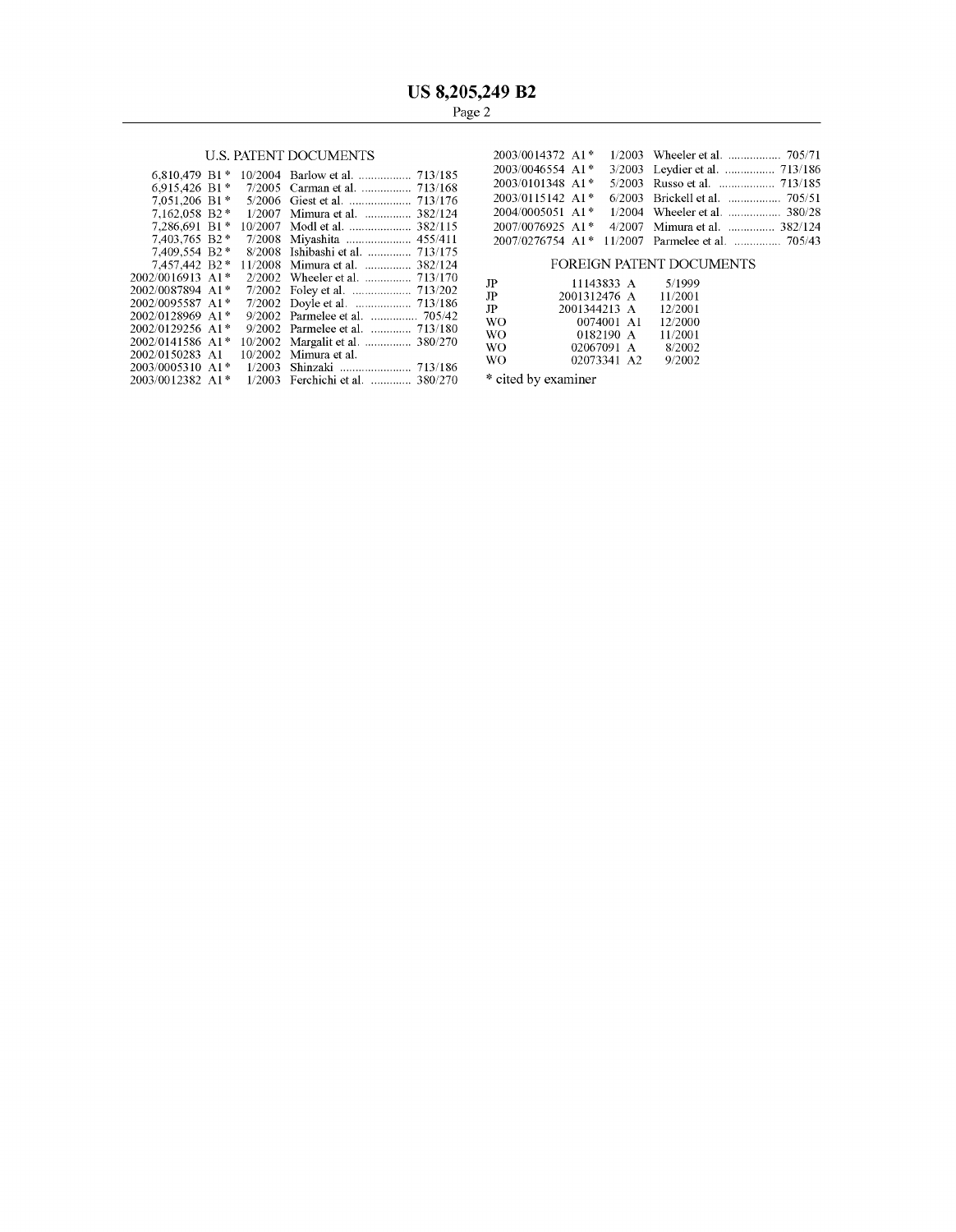Fig. 1

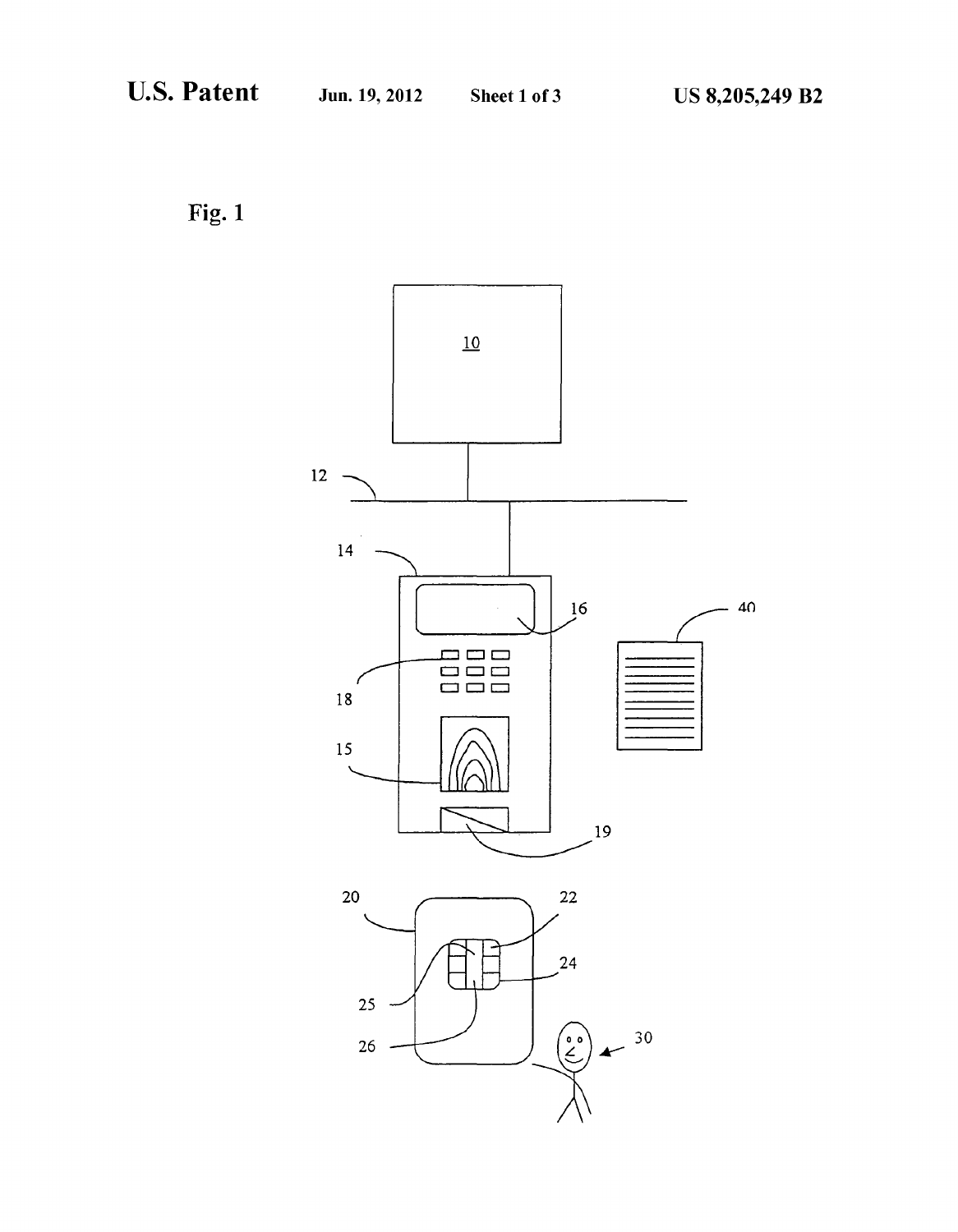Fig.2

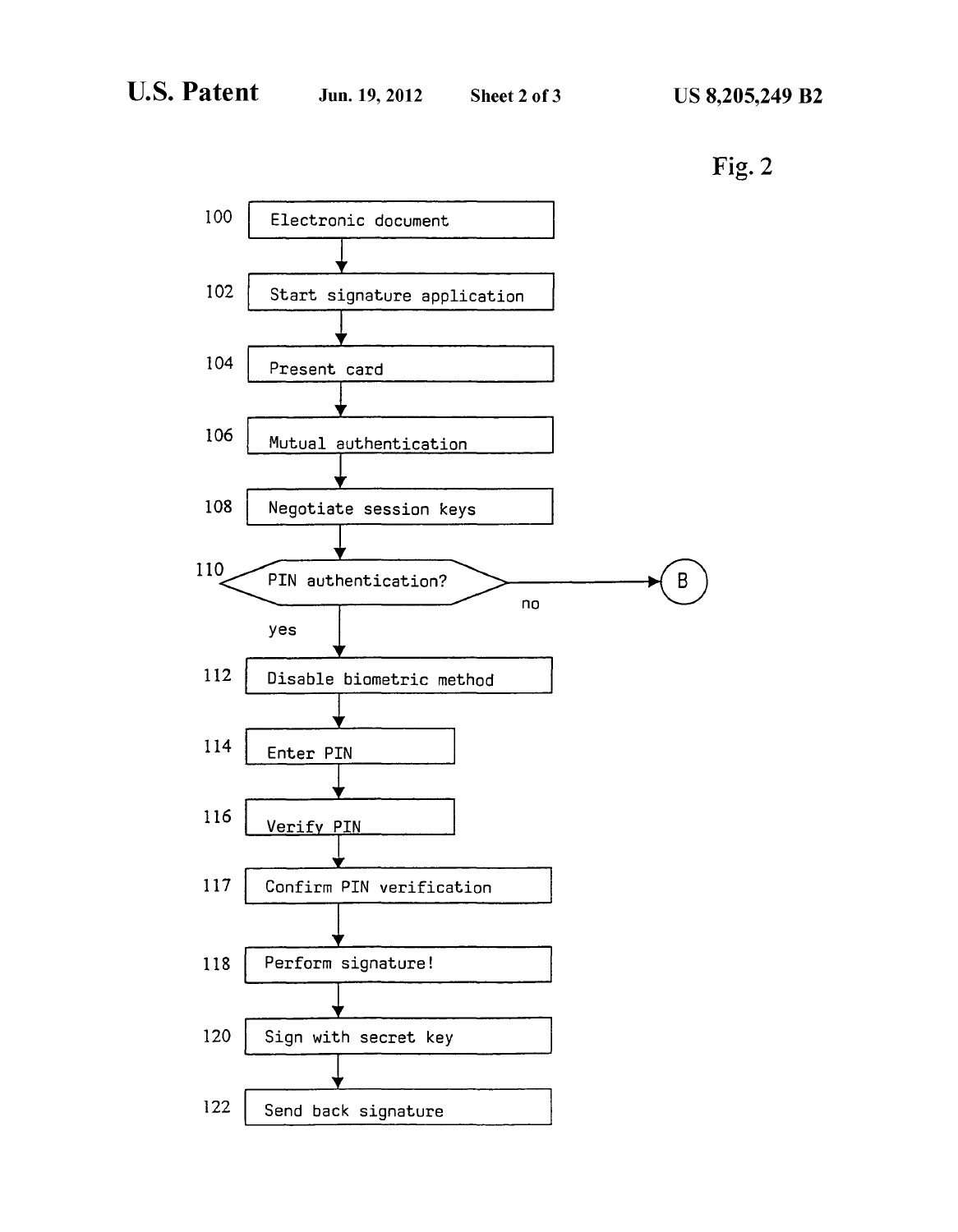

**Fig. 3**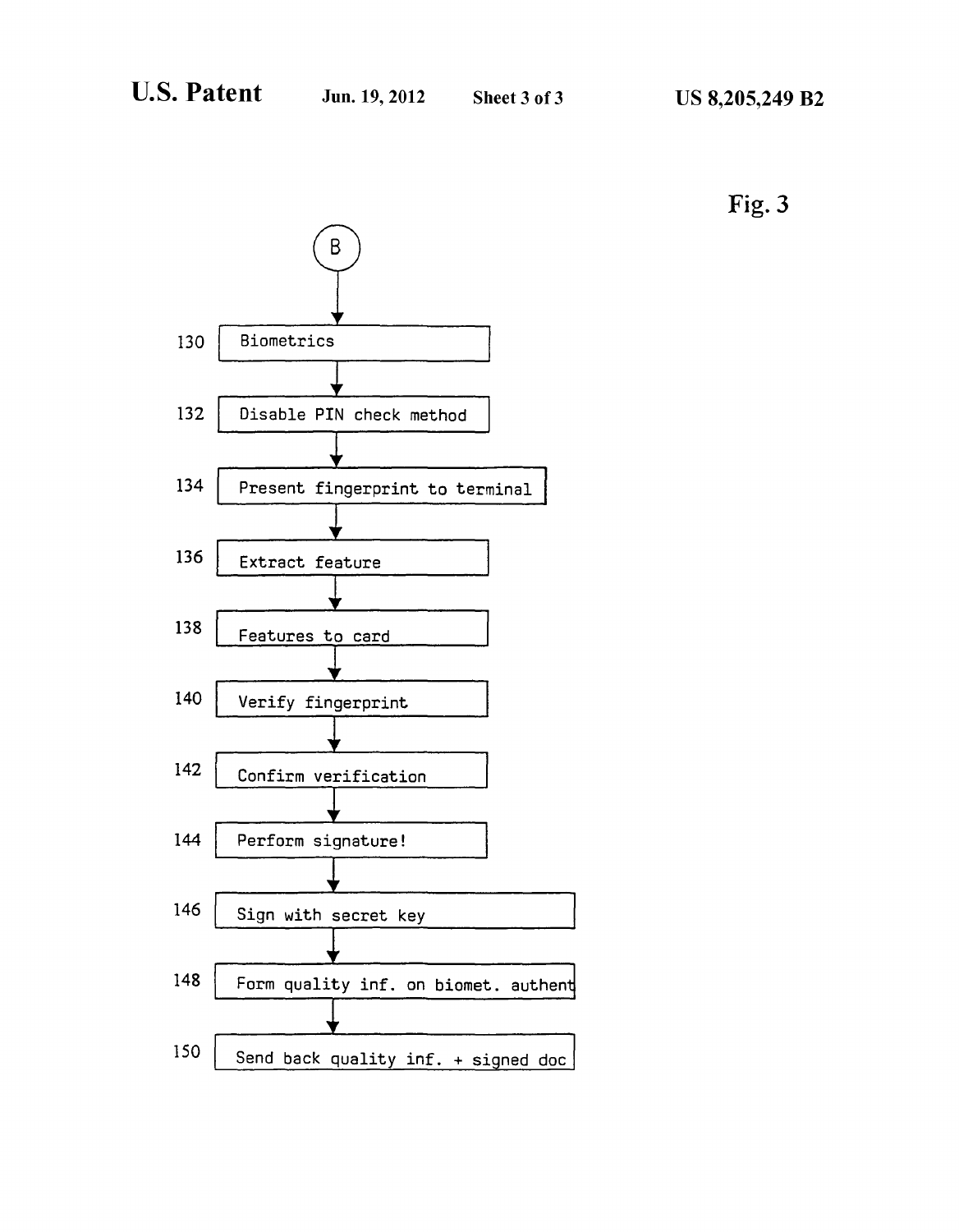## **METHOD FOR CARRYING OUT A SECURE ELECTRONIC TRANSACTION USING A PORTABLE DATA SUPPORT**

#### BACKGROUND

### A. Field

This invention relates to secure authentication of a user of a portable data carrier communicating with a terminal.

This invention starts out from a method exemplified, for example, by the method according to "Handbuch der Chipkarten" (herein-after "Chip card manual"), W. Rank!, W. Effing, 3rd edition, 1999, pp. 692 to 703, under the title "Digital signature". For performing a legally binding electronic sig- <sup>15</sup> nature, a digital signature card containing a secret signature key is accordingly to be used. A signature is performed on a suitable terminal from which the card receives in electronic form a document to be signed. To be able to perform a signature, the user of the card must establish proof of his identity  $_{20}$ through the terminal. This proof is regularly furnished by entering a PIN (person identification number) which is compared with a reference PIN stored in the card. In future it is planned to perform user authentication by checking a biometric feature, e.g. a fingerprint. When an electronic document has been signed with the help of a signature card after successful authentication of the user, the document can then be passed on in any way. The electronic signature makes it possible to effect particularly security-critical transactions, e.g. the placing of service orders involving costs, by electronic channels.

The intended introduction of biometric features for user authentication obtains a further improvement of the trustworthiness of an electronic signature compared to the hitherto usual PIN authentication, because it guarantees that the signature card can only be used in the presence of a definite  $_{35}$  person entitled to do so.

However, the thereby realized quality difference with regard to user authentication is hitherto not reflected in the usability of the particular electronic signature produced.

It is the problem of the invention to specify a method for effecting a secure electronic transaction using a portable data 40 carrier which takes account of the quality of the user authentication performed.

According to the invention, when user authentication is being performed the performing data carrier produces quality information about the authentication method used. This  $_{45}$ voucher is attached to the result of a security-establishing operation subsequently performed by the portable data carrier. The recipient of a thus formed message can therefore clearly recognize how a user has authenticated himself before effecting the security-establishing operation. This gives the recipient the possibility of making the effecting of a secure <sup>50</sup> transaction contingent on the quality of user authentication. For example, in a purse application it can be provided that an amount of money below a limiting value can be withdrawn from an account after PIN authentication, while amounts of money above the limiting value can only be withdrawn after  $55$ authentication by means of a biometric feature.

The inventive method is used particularly advantageously in connection with the electronic signature.

In a preferred embodiment, the implementation of the various possible user authentication methods is so designed that the intermediate execution results of the lower-quality method cannot be converted in a simple way into intermediate execution results of a higher-quality method. This achieves <sup>65</sup> the result that it is impossible to tamper with an authentication voucher even when an unauthorized user has access to both a

portable data carrier and associated, low-order authentication information, i.e. when an unauthorized user has for example a portable data carrier together with an associated PIN.

It is further advantageous if the particular authentication 5 methods not used in performing a user authentication are disabled for the duration of the authentication.

#### DESCRIPTION OF THE DRAWINGS

An embodiment of the invention will hereinafter be explained in more detail with reference to the drawing. Drawing

FIG. **1** shows the structure of a system for performing a digital signature,

FIGS. **2, 3** show the process of performing a digital signature as a flow chart.

**FIG.1** illustrates the basic structure of a transaction system for effecting a secure electronic transaction. Essential elements of the structure with regard to the invention are a background system **10** connected to a terminal **14** via a data network **12,** a portable data carrier **20** which is carried by a user **30** and set up to perform a security-establishing operation within a transaction, and a data record **40** which is to be handled securely within a transaction to be effected.

The secure electronic transaction will hereinafter be assumed to be a transaction requiring the production of a digital signature on the part of the user **30.** Such a transaction can be e.g. the effecting of a banking transaction by which the account of the user **30** is debited. However, the described solution is not restricted to transactions requiring a digital signature but is fundamentally usable in any application in which a portable data carrier **20** processes data records **40**  supplied from a terminal **14** and gives back them to the terminal **14.** 

The background system **10** is representative of a device that effects the actual transaction, e.g. the movement of money between two accounts or the initiation of a delivery of goods following an order. The background system **10** can accordingly be a complex system comprising a plurality of individual components or, in extreme cases, be completely omitted. If the transaction is an account movement application, the background system **10** is typically formed by a central bank office.

The data network **12** serves to exchange data between a terminal **14** and the background system **10.** It can have any physical form and be realized for example by the Internet or a mobile phone network.

The terminal **14** constitutes the user-side interface of the transaction system and has for this purpose display means **16,**  typically in the form of a display screen, and input means **18,**  e.g. in the form of a keyboard. The terminal **14** can be a publicly accessible terminal, e.g. a device set up in a bank, or a device situated in the private area of a user **30,** e.g. a PC or mobile telephone. The data network **12,** thus a background system 10, can have connected thereto one or more terminals **14** which can be of different design. The terminal **14** has an interface **19** for communication with a portable data carrier **20.** The interface **19** can be of any physical design, in particular of contact-type or non-contact type.

The terminal **14** further has a sensor device **15,** referred to hereinafter as the sensor, for detecting a biometric feature of a user **30**. The sensor **15** can be capable of detecting physi-<br>SUMMARY ological features, such as facial features, features of the eye or 60 ological features, such as facial features, features of the eye or fingerprints, or behavior-based features, such as speech or writing sequences expressed by the voice or by writing operations. FIG. **1** indicates a fingerprint sensor as the sensor **15.**  The sensor **15** can be formed for sensing a plurality of different biometric features. The sensor **15** further contains means for pre-evaluating a sensed biometric feature. The sensed information is thereby reduced to certain, characteristic primary features. The different types and the implementation of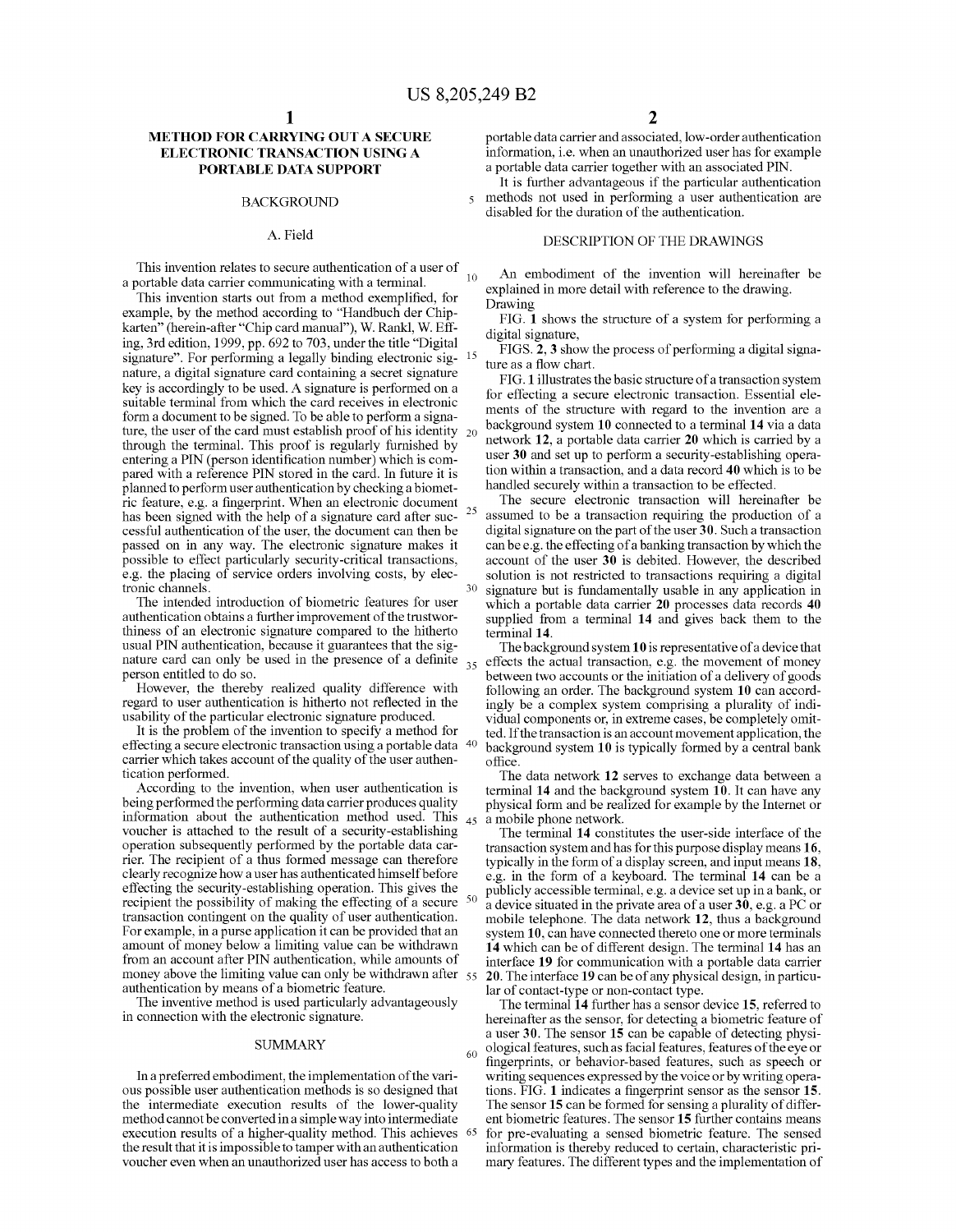biometric authentication methods are described for example in the abovementioned "Chip card manual", chapter 8.1.2.

The portable data carrier **20** is for example a chip card as likewise described in detail in the "Chip card manual". FIG. **1**  indicates for the portable data carrier **20** in particular a con- 5 tact-type chip card with a contact pad **22** constituting an interface corresponding to the terminal-side interface **19.** Via the interfaces **22, 19** the communication between chip card **20**  and terminal **14** is effected. Apart from the shape of a chip card, the portable data carrier  $\overline{20}$  can have any other shapes,  $_{10}$ being realized for example in an article of clothing worn by the user **30** or an article of daily use carried by the user **30.** 

The portable data carrier **20** has an integrated circuit **24**  which has all elements of a usual computer, in particular a microprocessor **25** and storage means **26.** The microprocessor **25** is set up to perform a security-establishing operation. For example, it is set up to subject a supplied data record **40,**  referred to hereinafter as an electronic document **40,** to a cryptographic algorithm, whereby it uses at least one secret key stored in the storage means **26.** The microprocessor **25** is also set up to realize further functionalities according to programs stored in the storage means **26.** 

The portable data carrier **20** is further set up to perform at least one, but expediently a plurality of different quality user authentication methods. It preferably supports at least two authentication methods of different order with regard to the quality of authentication. It expediently supports at least one knowledge-based authentication method, e.g. a PIN check, and at least one biometric method, within which a biometric feature of the user **30** to be presented at the terminal **14** is checked. The biometric method inherently constitutes the higher-quality one here, since it presupposes the personal <sup>30</sup> presence of the user **30;** this is not ensured in the knowledgebased method since the know ledge can have been acquired by an unauthorized user. Accordingly the storage means **26** store at least one secret to be presented by the user **30,** e.g. a reference PIN assigned to a user 30, and at least one biometric <sub>35</sub> reference data record assigned to a user **30.** It can expediently be provided that the portable data carrier **20** supports more than two authentication methods, in particular further biometric methods. Accordingly the storage means **26** in this case store further secrets and/or reference data records and the integrated circuit **24** is set up to perform the further authen- <sup>40</sup> tication methods.

Hereinafter the effecting of a secure electronic transaction using the structure shown in FIG. **1** will be described with reference to FIGS. **2** and **3.** The security-establishing operation will be the signing of an electronic document **40**.  $\frac{45}{45}$ 

The use is initiated by creation of an electronic document **40** in the background system **10** or in the terminal **14,** step **100.** As a rule, said creation is preceded by an initiation dialog between a user **30** and the background system **10** via the terminal **14.** At the latest when an electronic document **40** is present in the terminal **14,** this causes the start of the signature application, step **102.** This start can be caused automatically by the terminal **14** or the background system **10,** or initiated by the user **3 0** after the terminal **14** has asked him to do so by means of a suitable display on the display device **16.** 

After the signature application has been started, the user 30 55 presents a suitable portable data carrier **20** to the terminal **40,**  step **104.** The portable data carrier **20** will hereinafter be taken to have the form of a contact-type chip card. Further, it will hereinafter be assumed that the chip card **20** supports two authentication methods, namely a PIN check as a knowledgebased, inherently low-quality method, and a fingerprint check as a biometric, inherently higher-quality method.

When the terminal **14** has recognized the presence of a chip card **20,** it first performs mutual authentication therewith, step **106,** whereby the chip card **20** first proves its authenticity to the terminal **14** and then the terminal **14** to the chip card **20.** 65

Ifauthentication is successful, terminal **14** and chip card **20**  negotiate dynamic session keys to permit further communication to be conducted securely in the so-called secure messaging mode, step **108.** For details on the concept of secure messaging and dynamic session keys, reference is again made to the "Chip card manual".

Then, authentication of the user **30** vis-a-vis the chip card **20** is effected. First the terminal **14** checks how authentication is to be effected—knowledge-based, i.e. by input of a PIN, or biometrically, i.e. by presentation of a fingerprint, step **110.**  Specification of an authentication method can be effected <sup>10</sup>automatically by the terminal **14** on the basis of information transmitted with the electronic document **40,** but it can also be presented to the user **30** as a decision request via the display device **16.** In the latter case the user **30** makes a decision by means of the input means **18.** 

<sup>15</sup>If authentication of the user **30** is to be knowledge-based, i.e. effected by input of a PIN, the chip card **20** disables the further possible authentication methods, i.e. the fingerprint check, step **112,** and asks the user **30** via the display device **16**  to enter his PIN via the input means **18.** 

The user **30** thereupon enters the PIN via the input means **18** and the terminal **14** passes it on directly or in modified form via the interface **19, 22** to the chip card **20,** step **114.**  Transmission of the PIN, or the information derived therefrom, and subsequent communication with the chip card is additionally secured using the negotiated session keys. The total communication between terminal 14 and chip card 20 is expediently effected in the secure messaging mode.

The card checks the transmitted PIN and confirms correctness to the terminal **14** in the no-error case, or terminates the procedure if the PIN was checked as false, step **116.** 

If the no-error case is given, the terminal **14** causes the chip card **20** by corresponding instructions to perform the security-establishing operation, i.e. the digital signature, and transmits the electronic document **40** to be signed to the chip card **20,** step **118.** 

The chip card **20** signs the supplied electronic document **40**  with the secret key stored in the storage means **22,** step **120,**  and sends the electronic signature **40** back to the terminal **14,**  step **122,** which uses it to continue the initiated electronic transaction.

If the check in step **110** shows that authentication of the user **30** is not to be knowledge-based but biometric, the terminal **14** initiates authentication against presentation of a biometric feature and makes a corresponding report to the chip card **20,** step **130.** The chip card **20** thereupon disables the further authentication methods not used, i.e. the knowledge-based PIN check, step 132.

Subsequently the user **30** presents to the terminal **14** a biometric feature according to the authentication method used, i.e. a fingerprint, step **134.** The request to present the fingerprint is preferably effected by a corresponding display on the display device  $16$  of the terminal  $14$ . The fingerprint is detected by the sensor  $15$  provided on the terminal  $14$ .

The detected biometric feature, i.e. the fingerprint of the user **30,** is subjected by the terminal **14** to pre-processing in which it extracts certain identifying features from the signal obtained on the sensor **15,** step **136.** If a fingerprint is used, primary features of the "Henry classification method" are determined, for example, as described in the "Chip card manual".

The extracted features are transmitted by the terminal **14**  via the interface **19, 22** to the portable data carrier **20,** step 60 **138.** 

When the data carrier receives them it performs a verification of the transmitted extracted features, step **140.** The integrated circuit **24** thereby compares the received extracted features with the reference features stored in the storage means and checks whether a sufficient match is present. If this is the case, the portable data carrier **20** confirms to the terminal **14** the successful verification of the transmitted biometric feature, step **142.** Further, the portable data carrier **20**